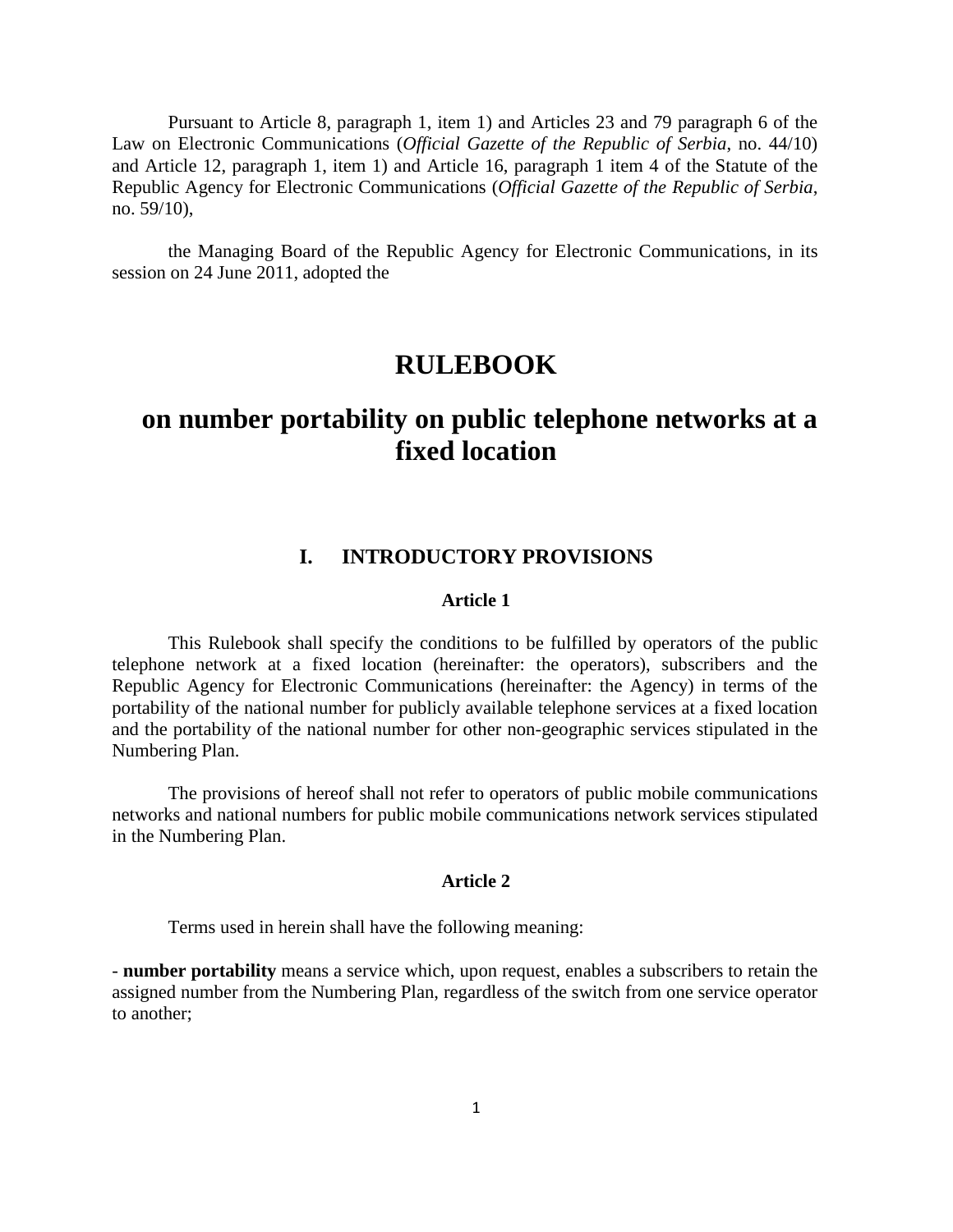- **number porting** represents a group of technical and administrative procedures undertaken for the purpose of carrying out the service of number portability in accordance with the methods prescribed hereby;

- **subscriber** is a natural or legal entity who uses publicly available telephone services which are provided based on a subscription contract or other specified arrangement and who is, for the performance of these services, assigned a national number for public fixed communications network services or a national number of other non-geographic services stipulated in the Numbering Plan;

- **recipient operator** is an operator whose network is hosting the ported number and whose services the subscriber will be using after the number is ported;

- **donor operator** is an operator whose number is the subject of number portability service and whose services were employed by the subscriber prior to number porting;

- **number range holder** is an operator, holder of the number from the Numbering Plan assigned on the basis of primary number allocation and/or licence for the use of numbering;

- **central database of ported numbers** (hereinafter: the central database) means a reference database which consists of the data necessary for routing calls towards the ported numbers and which facilitates a timely update of the local database of ported numbers and keeps record of all ported numbers in the process of number portability;

- **local database of ported numbers** (hereinafter: the local database) is hosted by the operator and represents the operative database which includes data necessary to route calls towards ported numbers and is regularly updated using the information available from the central database;

- **routing number** means a pre-number for routing calls towards the ported numbers, it is located in the central database as well as in local databases;

- **time frame** means a time interval from 12.00 to 15.00 hours on a working day, during which the ported number is switched off from the network of the donor operator and switched on in the network of the receiving operator;

-,All Call Query" is a method of routing a call towards the ported number where the operator on whose network the call is originating makes a query in its own local database prior to establishing the connection. In case the called number is ported, the connection is established directly towards the network of the receiving operator by means of a routing number;

- *"Query on Release"* is a method of routing a call towards the ported number where the number range holder, by means of a signal message, informs the operator on whose network a call is originated that the number is ported. Upon receiving this message, the operator on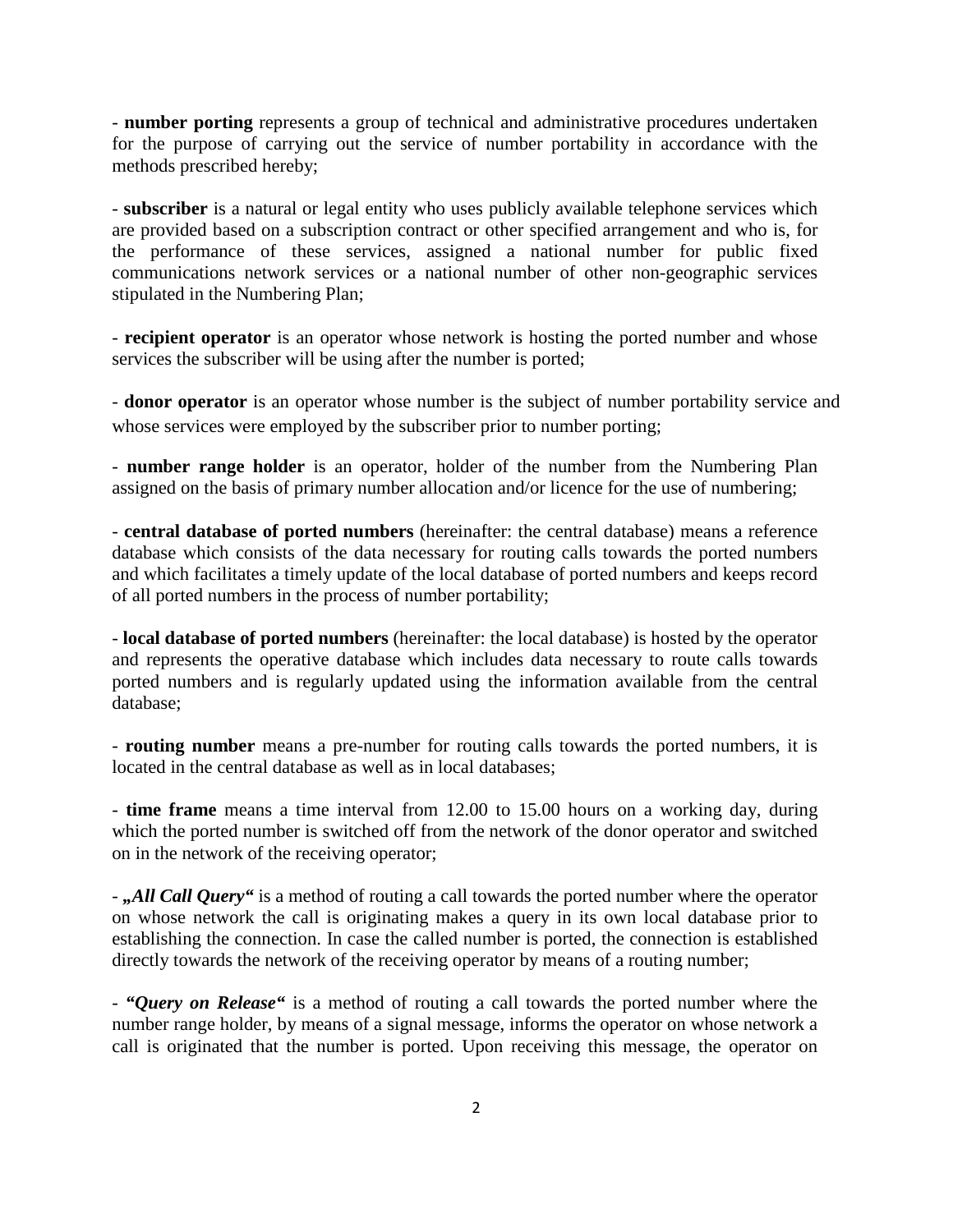whose network a call is originated routes the call directly towards the network of the receiving operator by means of a routing number obtained by query in its own local database.

#### **Article 3**

Except in cases referred to in Article 10 herein, operators shall enable the subscribers switching from one service operator to another to retain their assigned national numbers for the public fixed communications network service with a geographic access code stipulated in the Numbering Plan at a certain location and/or to retain national numbers for other nongeographic services referred to in the Numbering Plan at any location if the access code is not geographic.

With the aim of carrying out the service of number portability, operators are obliged to bring their general conditions which regulate the provision of services into compliance with the provisions of this Rulebook.

In carrying out the service of number portability, the donor and the receiving operators shall establish mutual cooperation and as well as the cooperation with the Agency and shall refrain from hindering or disabling the process of number portability.

Subscriber who has used the service of number porting shall not be entitled to port the same number again within less than six months from the day the number was ported between service operators.

Subscriber shall not be entitled to seek from the receiving operator the transfer of additional services previously granted by the donor operator.

Number range holder shall be entitled to change subscriber numbering in accordance with the Numbering Plan and upon approval of the Agency.

# **II. SUBMITTING THE REQUEST FOR NUMBER PORTING**

## **Article 4**

The number porting procedure begins with the submission of a request to a receiving operator. This request shall also be considered a request for the annulment of the existing subscription contract between the subscriber and the donor operator, pertaining to the use of all services utilized via the telephone number which is the subject of the number porting procedure. The contract shall be annulled the moment the number is disconnected from the network of the donor operator.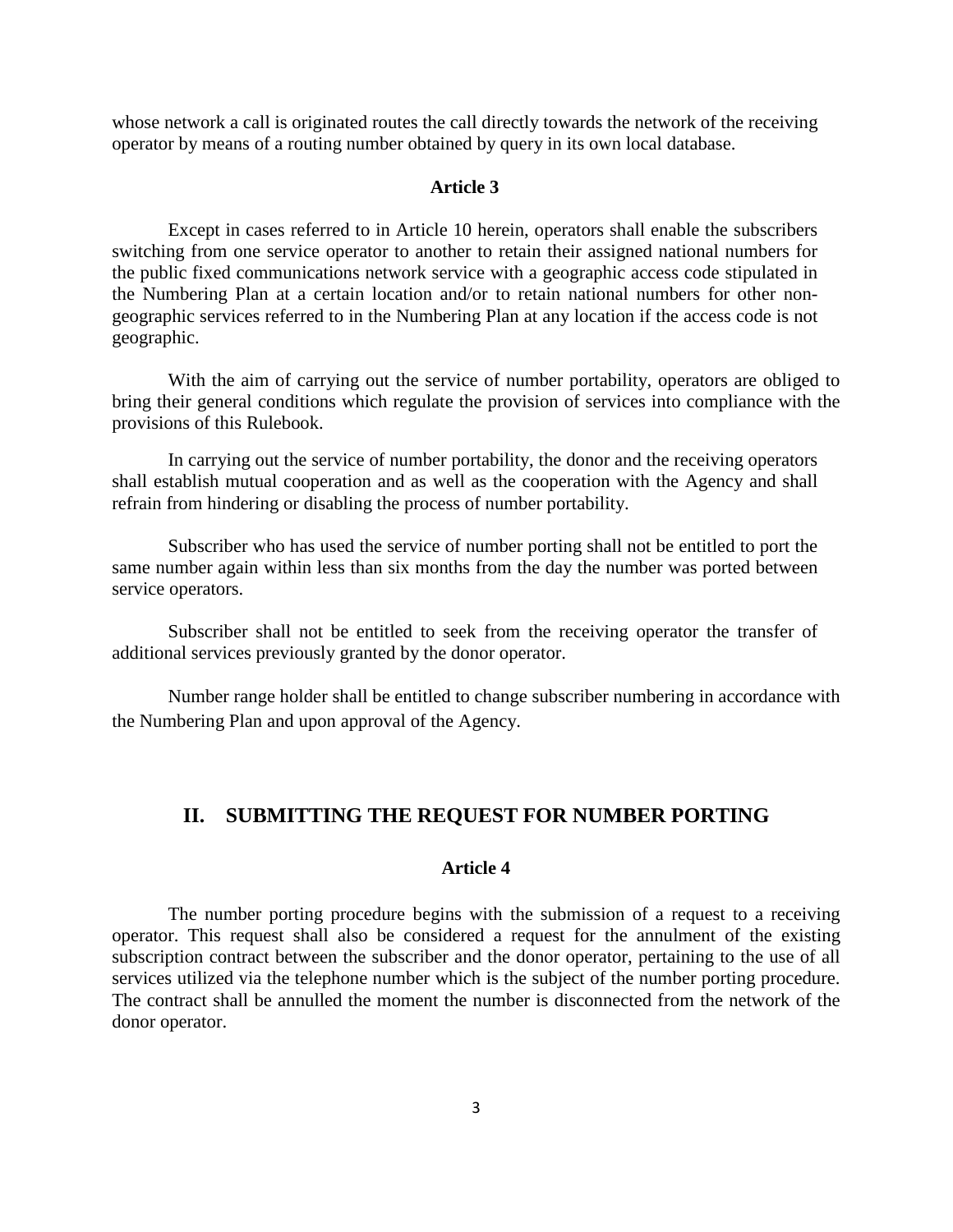In cases where the request for number porting is associated with a request for the full unbundling of the local loop, operators shall process both requests simultaneously within a period which shall not exceed 30 days.

#### **Article 5**

The request for number porting shall be submitted by a natural entity whereas for legal entities this request shall be submitted in the form of a written authorization by a person authorised to make such a request.

The request form for number porting shall be held of the receiving operator and it shall provide the following information:

- subscriber information (for natural entities: name, surname, personal ID number and address; for legal entities: company name, seat address, corporate ID number and fiscal ID number);

- address of the location of the telephone connection (network terminal point) for the number in question;

- number or a group of numbers to be ported;

- type of subscription contract in the network of the donor operator;

- name of the donor operator;

- name of the receiving operator;

- date and time of the request submission;

- date of the requested for number porting within the timeframe specified for the completion of the number portability service;

- statement of the subscriber stating that this request shall also be considered the request for the annulment of the existing subscription contract with the donor operator, i.e. a request for the termination of service provision between the donor operator and subscriber in compliance with the general provisions regulating their mutual relationship;

- statement of a subscriber whereby s/he is to acquit all debts to donor operator accrued until the moment of number porting, as well as all debts accrued during the process of number porting and all subsequent due debts;

- statement of the subscriber stating acceptance of terms pertinent to the fact that unless all outstanding debts to donor operator accrued until the moment of subscription contract annulment are acquitted, the receiving operator shall suspend their calls in the next thirty (30) days and then, upon request from the donor operator, disconnect the number;

- acceptance of the subscriber to have his/her personal data gathered, processed and exchanged between the operators and the central database with the purpose of completing the number porting.

In cases where the number requested to be ported is a part of a continuous string of successive numbers and the subscriber is requesting additional numbers which follow the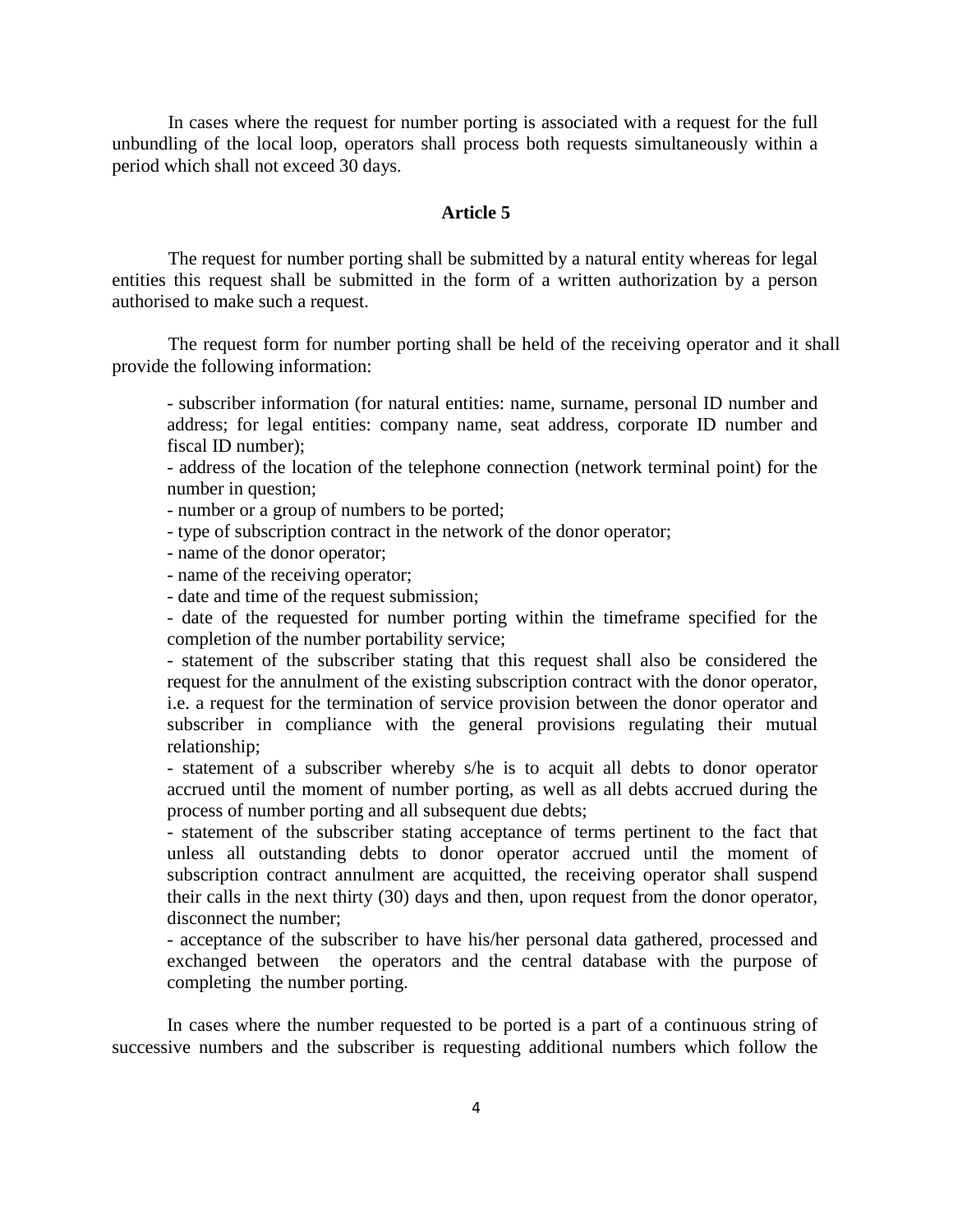numbers the s/he already holds, the subscriber may request to port the additional successive numbers, provided that these numbers are available in the network of the donor operator.

The request form for number porting shall be signed by the subscriber and the person in charge of the number porting procedure within the premises of the receiving operator in not less than three copies. The request may also be signed with the qualified electronic signature.

In case of a hand-signed, written request, one copy shall be given to the subscriber, and the remaining two to the donor operator and the receiving operator.

Persons submitting the request for number porting are obliged to identify themselves by providing the valid ID card or passport.

During the process of number porting, donor and receiving operators shall exchange information in electronic form.

## **III. NUMBER PORTING PROCEDURE**

#### **Article 6**

Receiving operator shall submit, without delay, the request for number porting in electronic form to the central database along with the following data:

- − subscriber information referred to in Article 5, paragraph 2, item 1;
- − number or a group of numbers requested to be ported;
- − type of subscription contract;
- − address of the location of the telephone connection;
- − names of the donor and receiving operators.

Upon receiving the abovementioned data, the central database shall send the confirmation to the receiving operator, stating that the porting procedure has been initiated.

Upon receiving the confirmation that the porting procedure has been initiated, the receiving operator shall send the request for number porting to the donor operator.

#### **Article 7**

Upon receiving of the request, the donor operator shall make a query on whether all necessary conditions for number porting procedure have been met and shall notify the receiving operator and the central database.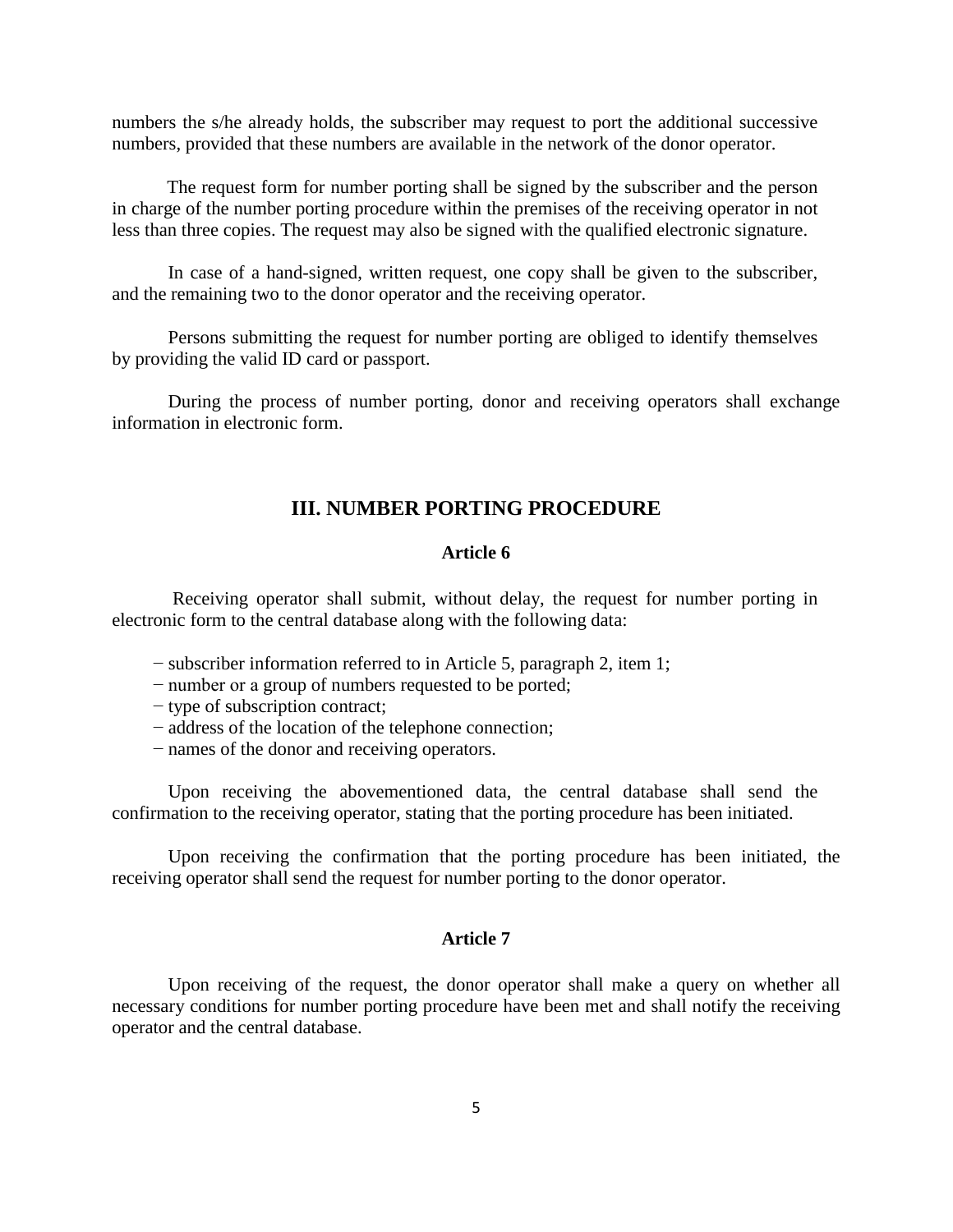The procedure of verifying the fulfilment of all necessary conditions and the formal notification referred to in the previous paragraph herein shall not exceed the deadline of three working days starting from the day the donor operator receives the request for number porting, whereby the deadline shall start the day following the day of the receipt of the request. In cases where the request for number porting is associated with the request for full unbundled access to the local loop, the process of verification of the fulfilment of all conditions for the process of number porting may exceed three working days and in that case it shall be determined by the duration of the procedure for the verification of fulfilment of all conditions for full unbundled access to the local loop and shall not exceed the deadline stipulated in Article 4, paragraph 2 herein.

## **Article 8**

In case all necessary conditions for the number porting procedure are met, the donor operator shall notify the receiving operator as well as the central database and state the acceptance of the request for number porting on the day and within the timeframe stipulated in the request for number porting.

The period from the date the donor accepts to port the number to the date of the completion of number porting procedure shall not exceed three working days. In cases where the request for number porting is associated with the request for the full unbundled access to the local loop, the process of completion for the process of number porting may exceed three working days and in that case shall be determined by the duration of the completion of the request for full unbundled access to the local loop, but it shall not exceed the deadline stipulated in Article 4, paragraph 2 herein.

Donor operator and receiving operator shall ensure and enable the porting of the number while simultaneously providing services during the number porting procedure in cases where it is requested by the relevant state authorities, hospitals and other institutions. The donor and the receiving operators shall, in cases where it is requested by the nature of the activities performed by the subscriber, determine in advance the date of the number porting procedure ensuring that the procedure is carried out within the period of off-peak business activities of the subscriber.

Donor operator, having previously switched off the number for which the porting is requested from its network, shall notify the central database which shall consequently notify the receiving operator.

Upon switching on the number for which the porting is requested into its network, the receiving operator shall notify the central database.

Upon the receipt of the confirmation that the number has been activated on the network of the receiving operator, the central database shall be automatically updated and the data shall be available to all local databases.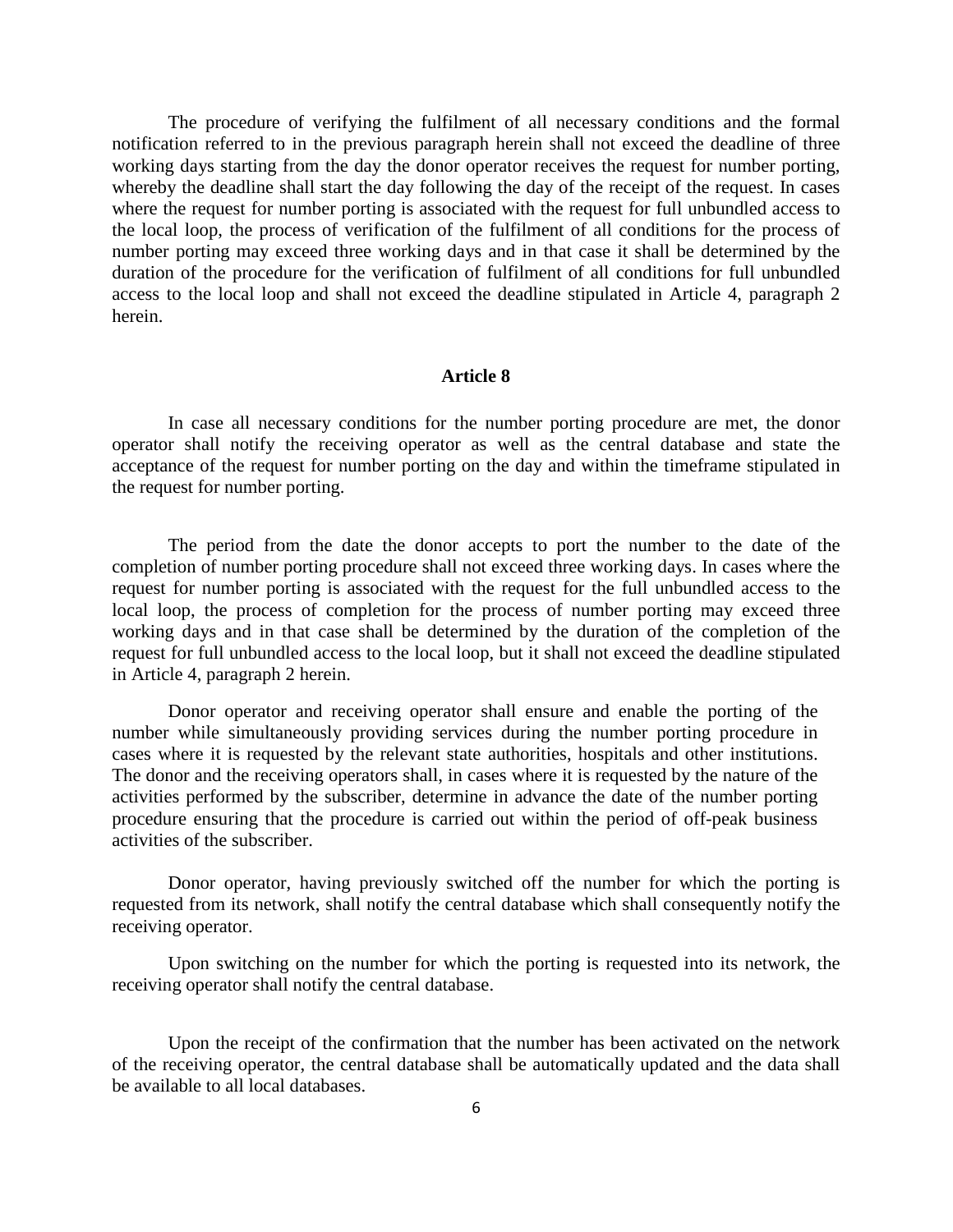#### **Article 9**

Donor operator, upon establishing that the subscriber has outstanding debts, shall provide the subscriber with the request for payment with a due payment date no earlier than eight days and shall inform the receiving operator thereof.

In case the user does not acquit the debt within the deadline, the number requested to be ported shall be suspended from use for thirty days.

In case the user acquits the debt within the suspension period, the number shall be activated.

In case the user has not acquitted the debt within thirty days of the suspension period, the number shall be permanently switched off. Once the number is switched off from the network of the receiving operator, it shall be, without further delay, transferred back to the number range holder. The procedure for transferring the number back to the number range holder shall be performed via central database.

#### **Article 10**

Donor operator may refuse the request for number porting if:

- the request for number porting has been submitted by an unauthorized person;
- the request for number porting is inaccurate or incomplete;
- outstanding debts have not been acquitted by the subscriber;
- the number which is the subject of the request for number porting is already in the process of being ported;
- the subscriber has been hosted by the network of the donor operator less than six months;
- the number is non-existent, temporarily or permanently switched off from the donor operator network;
- the request for number porting is simultaneously the request for the change of the geographic access code;
- the requested number for porting is one of the numbers from a number block (individual numbers in the ISDN series or one of the numbers in the PBX series) or part of the user number groups in the donor operator network;
- the number is connected to the system which does not support the number portability service.

In case the requested number cannot be ported, donor operator is obliged to inform the central database, the receiving operator and the subscriber, on the reasons for declining the request within three working days as of the day the request is received.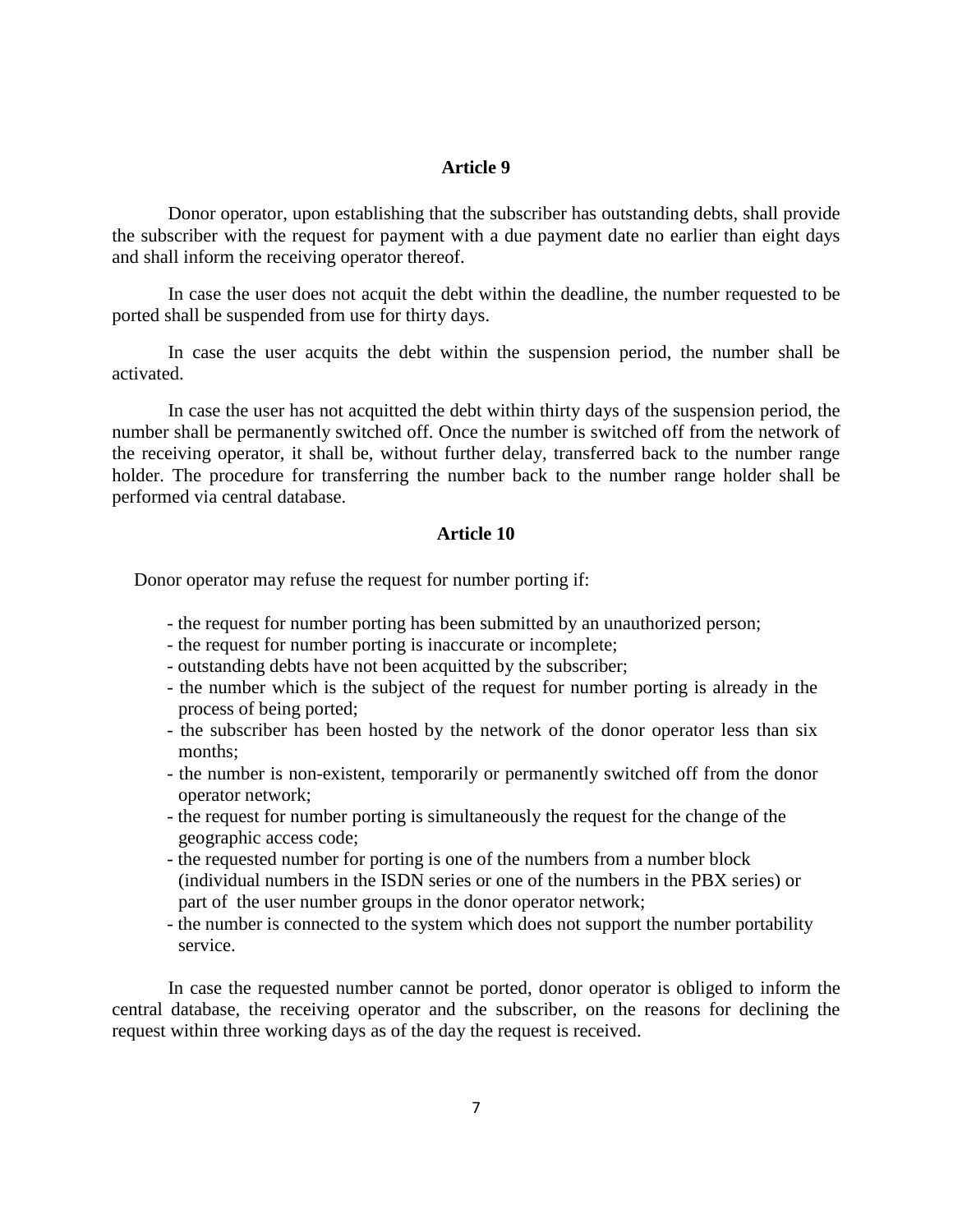#### **Article 11**

In case of an unexpected delay in the number porting procedure, the operator held responsible for the delay shall remove the cause of the delay immediately and notify the other operator as well as the central database thereof.

Each operator shall respond immediately upon learning about any failures in the number portability system, including the failures in synchronization among databases, and shall inform all operators and the central database and shall immediately engage in the removal of failures.

## **IV. DATABASES OF PORTED NUMBERS**

## **Article 12**

Database of ported numbers shall be the reference central database within the responsibility of the Agency.

Installation, development, maintenance and financing of the central database shall fall within the responsibility of the Agency.

The Agency shall determine the content and the form of data, as well as the procedure for data storing and updating in the central database.

The Agency shall determine the method of data exchange (access, interfaces and protocols) between the central database and local databases, and the operators shall provide accurate and timely update for their local databases in line with the contents of the central database.

#### **Article 13**

The central database shall provide information on all ported numbers. Routing number shall be added to each ported number.

Routing number shall be used for routing calls made to ported numbers. It shall consist of a prefix with hexadecimal value D indicating that the number has been ported, followed by the network identifier and node identifier. The network identifier shall consist of two decimal digits and shall be a number assigned to operators by the Agency. The node identifier shall be a number which consists of two decimal digits determined by the operators and it shall closely define the location of the ported number within the network of the receiving operator.

In case of the local number porting (porting from one switching system to another within the same geographic access code), each operator shall notify the central database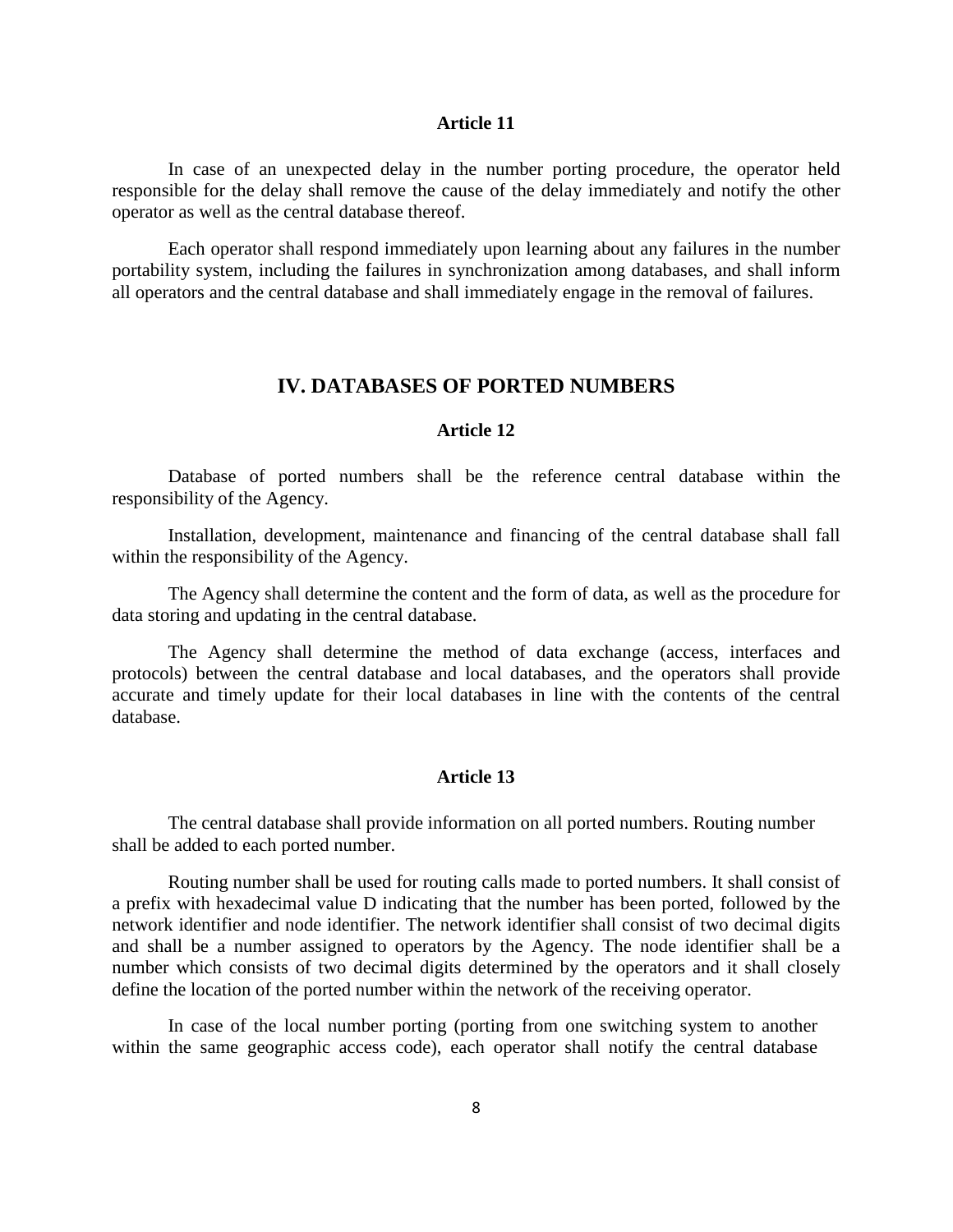thereof without delay. The data from the central database shall automatically be forwarded to other operators.

The central database shall keep record of all activities performed in the number porting procedure stipulated herein.

# **V. ROUTING CALLS TO PORTED NUMBERS**

#### **Article 14**

In establishing a call connection initiated by a subscriber of a fixed telephone network to a ported number on fixed telephone network, in accordance with the technical capacities of the operators, the technical solutions agreed between the operators and in line with the appropriate international recommendations, "Query оn Release" or "All Call Query" routing methods shall be used.

In establishing a call connection initiated by a mobile telephony subscriber to a ported number on fixed telephone network, "All Call Query" method shall be used.

In routing an international incoming call to a ported number on fixed telephone network, "Query оn Release" or "All Call Query" routing methods shall be used in accordance with the appropriate international recommendations.

"All Call Query" routing method shall be applied in accordance with the ETSI 123 066 (3GPP TS 23.066) recommendation.

In cases where "Query on Release" method is used, fixed telecommunications operator which receives a signalling request for call connection to a ported number shall refuse the request for call connection in accordance with the ITU-T Recommendation Q.769.1 by means of a signalling message with release cause value #14 specified in the ITU-T Recommendation Q.850.

#### **Article 15**

The operator that originates the call, i.e. the operator which accepted the national or international incoming call towards a ported number, shall be responsible for accurate routing of that call directly to the operator hosting the ported number in accordance with routing methods referred to in Article 14 hereof.

The operators shall route calls to ported numbers in the same manner used for calls to non-ported numbers of the receiving operator.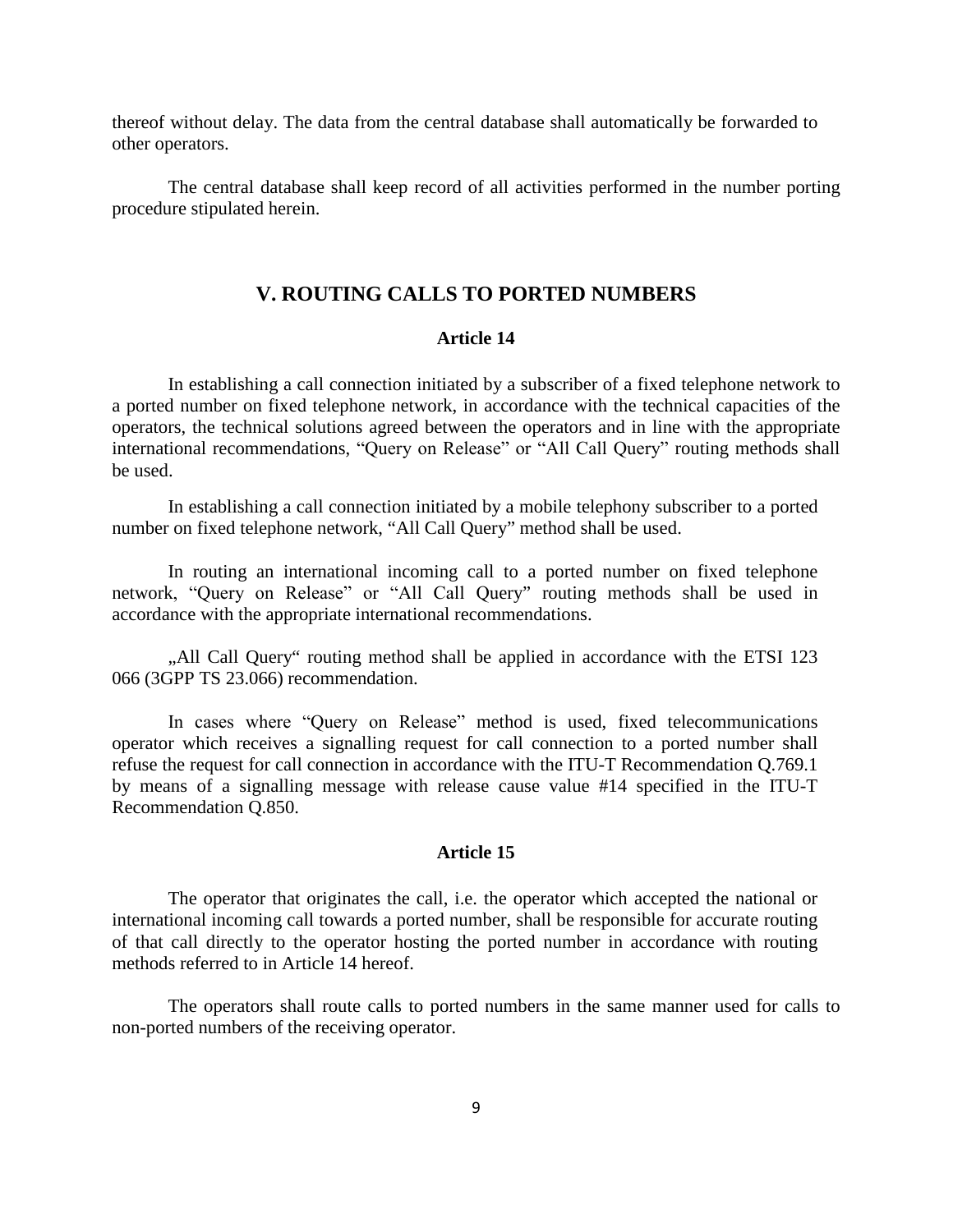The Agency shall not be held responsible for incorrectly routed calls to ported numbers.

## **VI. SERVICE FEES AND RIGHTS OF OPERATORS**

#### **Article 16**

The subscriber shall pay the fee in the amount of not more than 165.00 RSD (VAT excluded) to the receiving operator for the number portability service. The donor operator shall not request the reimbursement of fees from subscribers for the number portability service.

Upon the completion of the number portability procedure, the receiving operator shall pay a fee in the amount of 1,000 RSD (VAT excluded) to the donor operator except in cases where the request for number porting is associated with the request for full unbundled access to the local loop in which case the fee shall amount to 500.00 RSD.

### **Article 17**

The operators shall not charge calls made to ported numbers more than the calls made to non-ported numbers, used for the provision of the same telephone services in the same telephone network.

Under Interconnection Agreement, the operators shall not set higher prices for calls made to ported numbers as opposed to calls made to non-ported numbers which are used for the provision of same telephone services.

#### **Article 18**

The number range holder shall remain in charge of the assigned number even if that number is ported to the receiving operator, and shall pay a fee, which shall be stipulated by a general by-law adopted by the Agency.

For every ported number on its network, the receiving operator shall pay an annual fee, which shall be stipulated by a general by-law of the Agency, to the number range holder, in proportion to the number of days during the year the ported number has been in use on the receiving operator's telephone network.

In case of suspension of the use of the ported number, the receiving operator shall notify thereof the central database and the number range holder within seven working days as of the date the ported number was deactivated, whereby the number shall be returned to the number range holder.